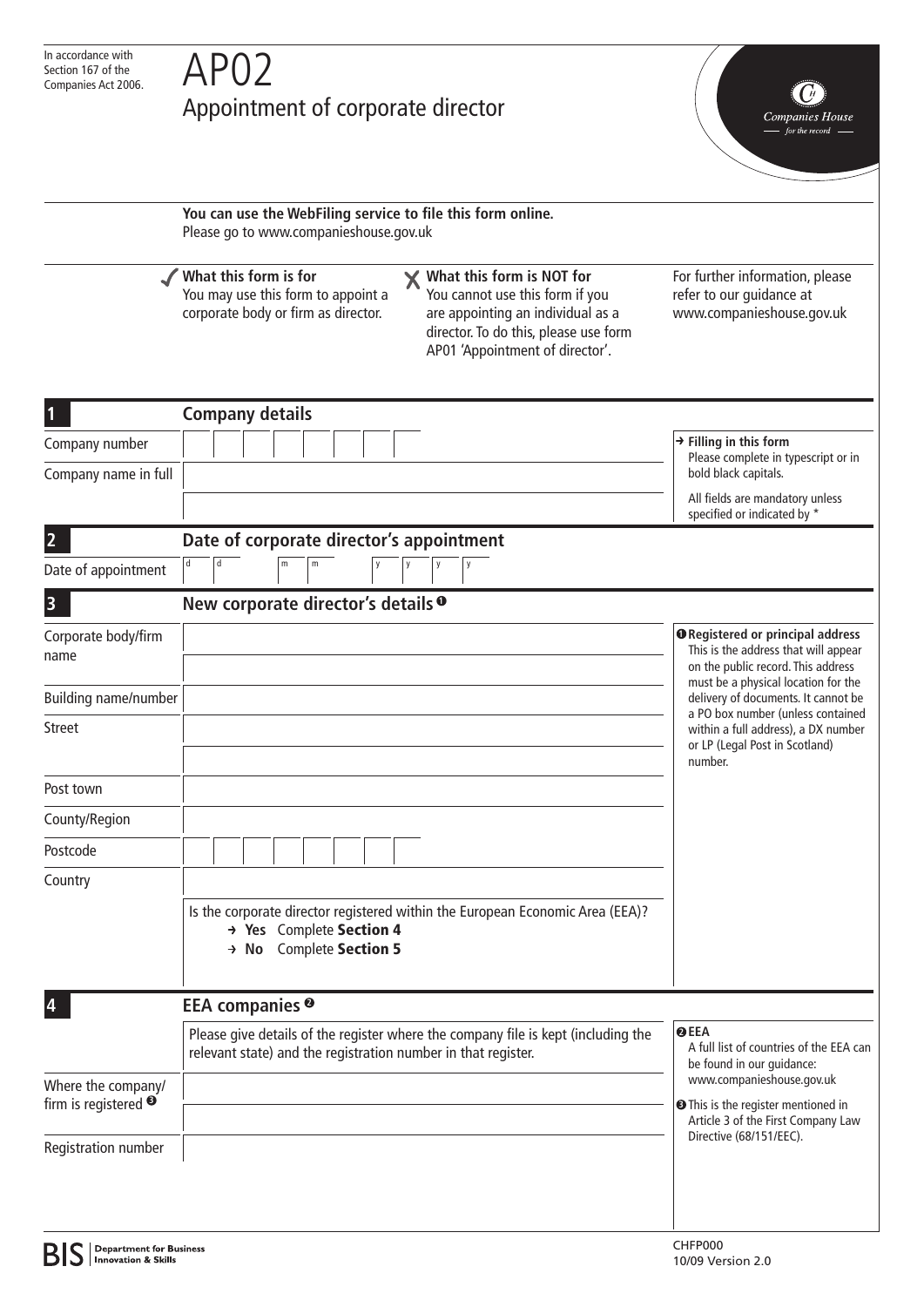## AP02 Appointment of corporate director

| 5                                                                      | <b>Non-EEA companies</b>                                                                                                                                                                                                                                             |                                                                                                                                                                                                 |
|------------------------------------------------------------------------|----------------------------------------------------------------------------------------------------------------------------------------------------------------------------------------------------------------------------------------------------------------------|-------------------------------------------------------------------------------------------------------------------------------------------------------------------------------------------------|
|                                                                        | Please give details of the legal form of the corporate body or firm and the law<br>by which it is governed. If applicable, please also give details of the register in<br>which it is entered (including the state) and its registration number in<br>that register. | <b>O</b> Non - EEA<br>Where you have provided details of<br>the register (including state) where<br>the company or firm is registered,<br>you must also provide its number in<br>that register. |
| Legal form of the<br>corporate body<br>or firm                         |                                                                                                                                                                                                                                                                      |                                                                                                                                                                                                 |
| Governing law                                                          |                                                                                                                                                                                                                                                                      |                                                                                                                                                                                                 |
| If applicable, where<br>the company/firm is<br>registered <sup>O</sup> |                                                                                                                                                                                                                                                                      |                                                                                                                                                                                                 |
| Registration number                                                    |                                                                                                                                                                                                                                                                      |                                                                                                                                                                                                 |
| $6\phantom{1}$                                                         | <b>Signatures</b>                                                                                                                                                                                                                                                    |                                                                                                                                                                                                 |
|                                                                        | I consent to act as director of the above named company.                                                                                                                                                                                                             | <b>@Societas Europaea</b><br>If the form is being filed on behalf                                                                                                                               |
| New director's<br>signature                                            | Signature<br>Χ<br>Χ                                                                                                                                                                                                                                                  | of a Societas Europaea (SE) please<br>delete 'director' and insert details<br>of which organ of the SE the person<br>signing has membership.                                                    |
| Authorising signature                                                  | Signature<br>$\boldsymbol{\mathsf{X}}$<br>Х                                                                                                                                                                                                                          | <b>O</b> Person authorised<br>Under either section 270 or 274 of<br>the Companies Act 2006.                                                                                                     |
|                                                                        | This form may be signed and authorised by:<br>Director <sup>•</sup> , Secretary, Person Authorised •, Administrator, Administrative receiver,<br>Receiver, Receiver manager, Charity commission receiver and manager,<br>CIC manager, Judicial factor.               |                                                                                                                                                                                                 |